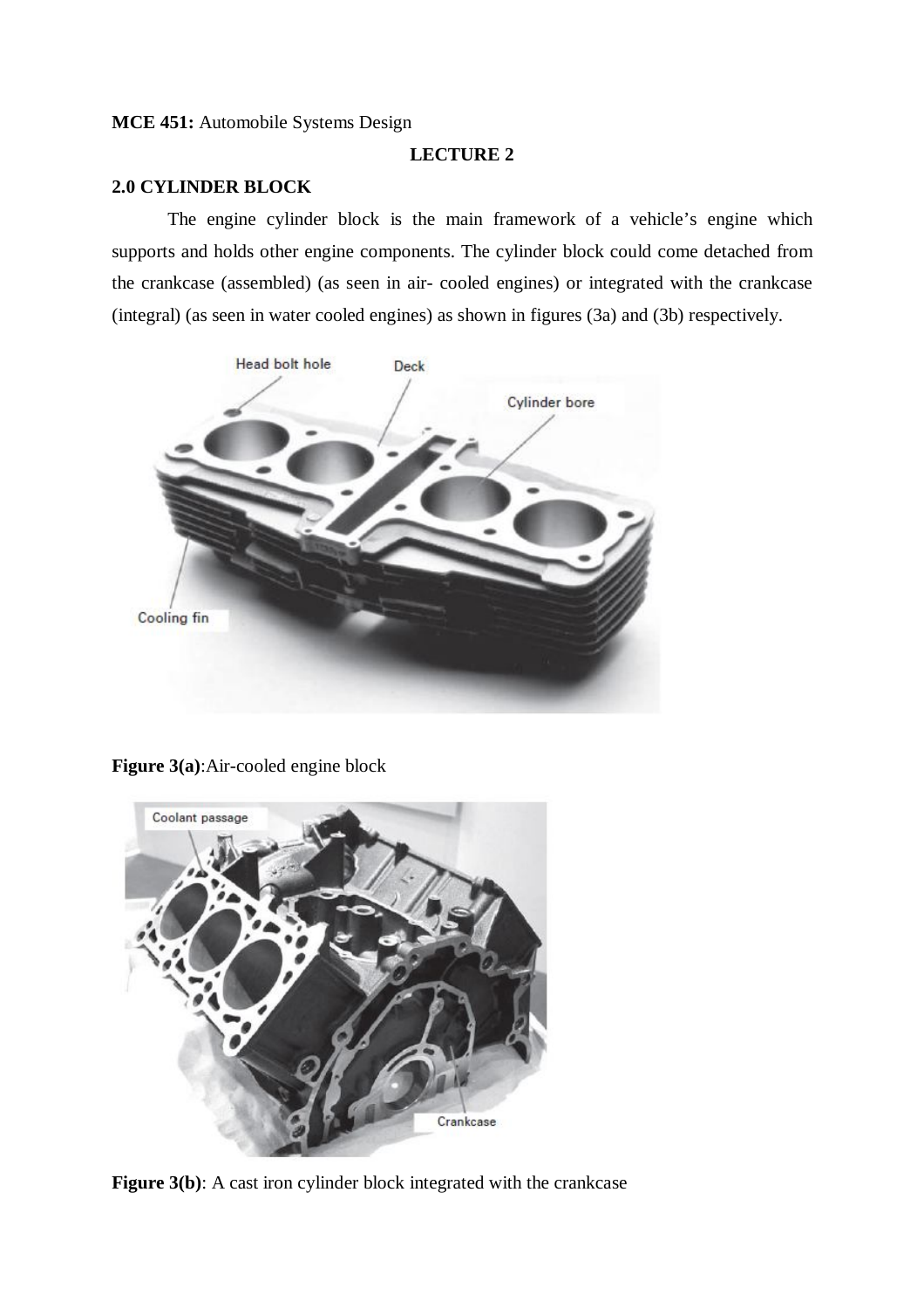#### **2.1 THE FUNCTION OF A CYLINDER BLOCK**

The function and operation of an engine cylinder is summarized with the chart in figure 4.



**Figure 4:** Functions of an engine cylinder

To minimize the wear at the top-dead-center region of the cylinder (which is as a result of insufficient oil film at the point), and scratch along the direction of travel of the piston, the engine cylinder is required to maintain accurate roundness and straightness in a tolerance order of micro-meters  $(\mu m)$  during operation. The wear on the cylinder walls as a result of the scratch along the direction of piston travel leads to increased blow-by and oil consumption.

Generation of higher power output from an engine translates to generation of more heat in the engine and this requires a higher cooling unit/system compared to a lower power output engine. While the cooling of an engine could be done with air or water, the air cooled engines come with simpler designs compared to the water cooled engines due to the absence of water passages in the engine block.

The use of air-cooled engines in automotive engines have been observed to be less efficient with increase in engine power output requirement and this has resulted in the switch of most automotive engines to water cooled engines. In summary, it could be said that the required cooling level of an engine determines the structure of its cylinder.

The chart in figure 5 shows the different types of cylinder block structures.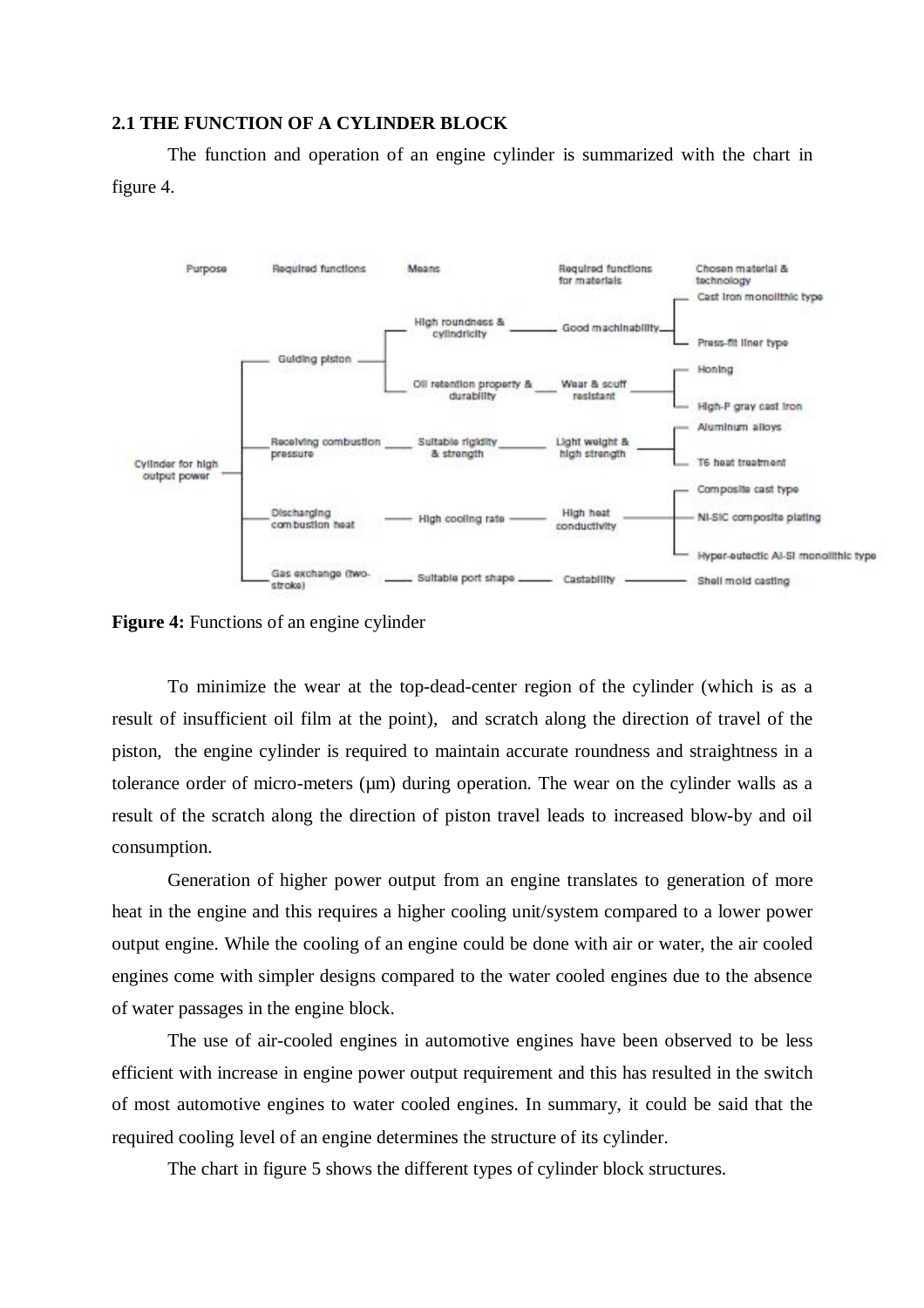

**Figure 5:** Bore design in engine blocks





The monolithic or quasi-monolithic block are blocks made of one material. They are also known as a linerless block because they don't have liners. The walls of the cylinder bore are either made of the same material as the block or a modified surface such as plating to improve the wear resistance of the surface. The linerless designs in multi-bore engines make the engines more compact by decreasing inter-bore spacing. The heterogeneous block are engines blocks with liners and a liner is also known as or called a **sleeve**. A **wet liner** is directly exposed to coolant at its outer surface and the heat on the engine cylinder wall is dissipated directly into the coolant. The wet liner normally has a flange at the top and the clamping action of the cylinder head presses the liner into position. A rubber or a copper O-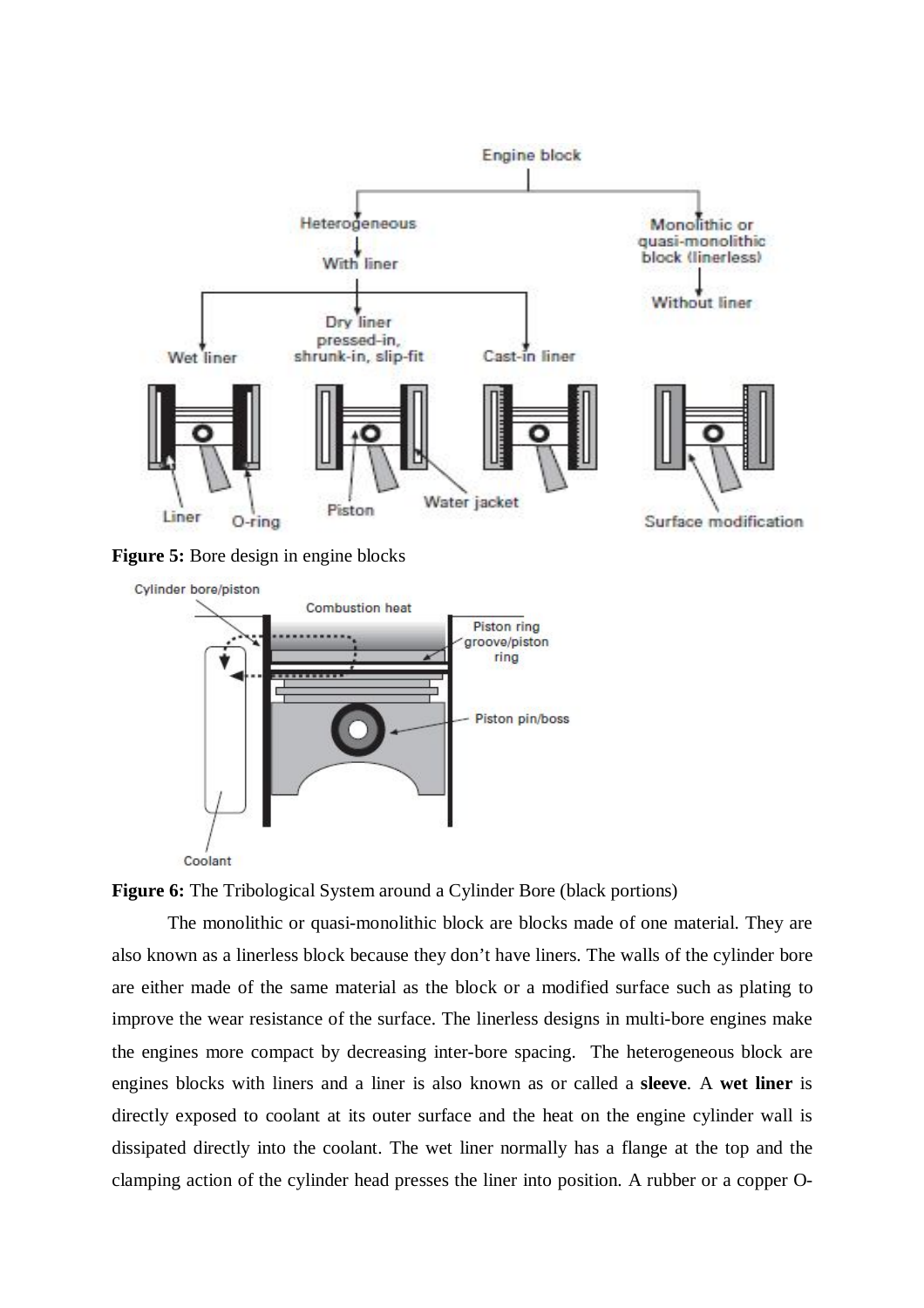ring is used at the bottom and on some occasions, at the top of a wet liner to prevent the leakage of the coolant into the crankcase. Compared to the dry liner, the wet liner is made thicker because of its requirement to withstand combustion pressure and heat without the added support of the engine block. The dry liner presses or shrinks into a cylinder that has already been bored. The dry liner is thinner compared to the wet liner and has no direct contact with the coolant. In the cast-in liner design, the cast is introduced and encloses the liner during the casting process of the entire cylinder block.

Cylinder blocks are basically made of cast iron or aluminium alloy. Aluminium engine blocks are much lighter compared to cast iron blocks.

#### **2.2 LINER DESIGN**

Liner or sleeve is a part of the components that make up an automotive engine and to avoid the failure of this engine part, proper design is required. During the operation of an engine, the liner or sleeve, whether wet or dry is subjected to gas pressure from the compressed and expanding gas and the side thrust from the piston.

The gas pressure in the combustion chamber produces majorly two (2) types of stresses:

- (i) The longitudinal stress and
- (ii) The circumferential stress

It should be noted that the two types of stresses are orthogonal to each other and this makes the net stress in each direction reduced.

The apparent longitudinal stress is expressed as

$$
P_{L} = \frac{Force}{Area} = \frac{\pi \times r^{2} \times P_{\text{max}}}{\pi (r_{o}^{2} - r^{2})} = \frac{r^{2} \times P_{\text{max}}}{(r_{o}^{2} - r^{2})}
$$

While apparent circumferential stress is expressed as

$$
P_c = \frac{Force}{Area} = \frac{\pi \times r \times S \times P_{max}}{t \times S} = \frac{r \times P_{max}}{t}
$$

Where,

 $r_{o}$  = Outside radius of the liner  $\mathbf{r}$  = Inside radius of the liner  $\boldsymbol{P}_{\text{max}}^{}$  = Maximum pressure in the liner  $t =$ The liner thickness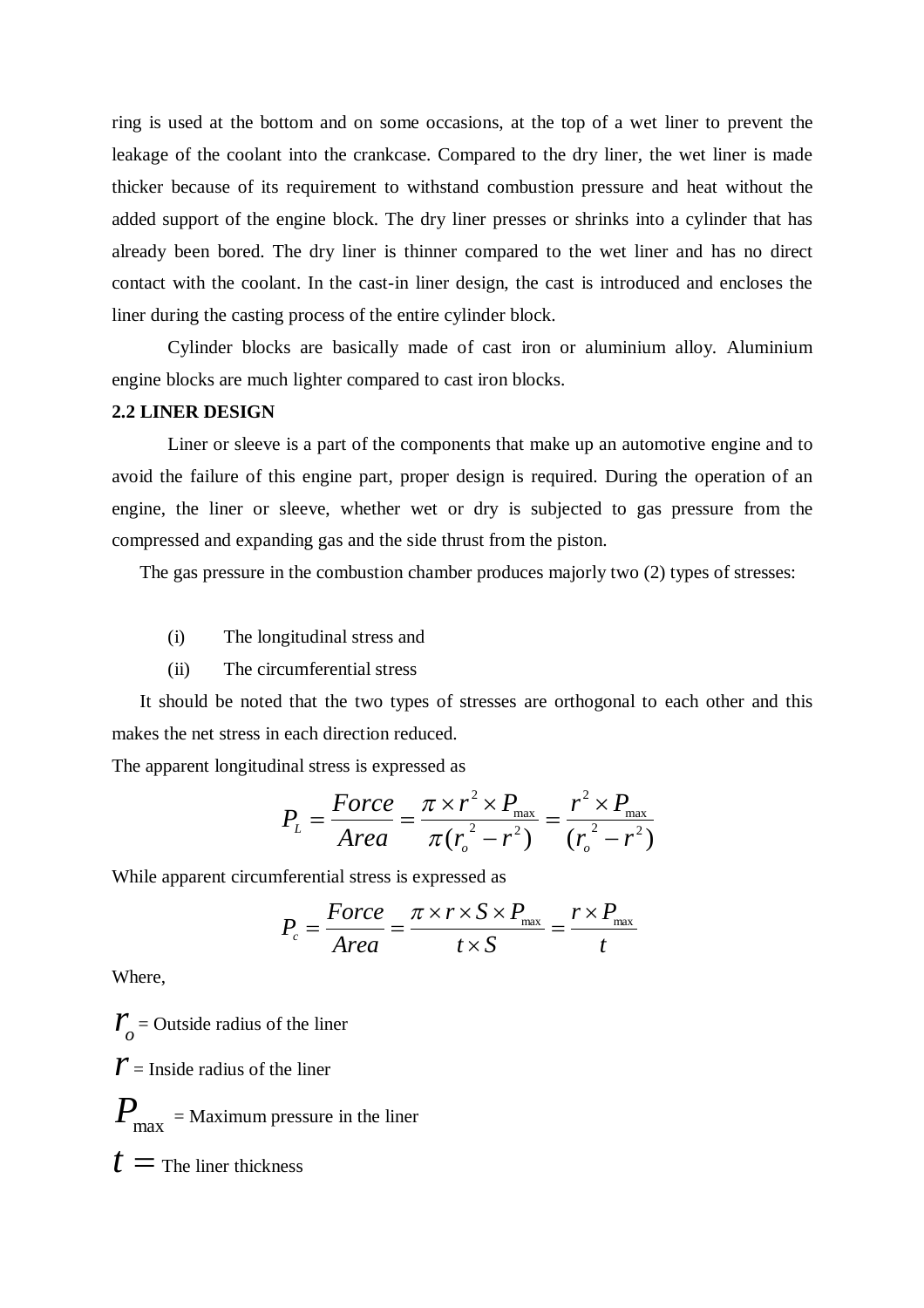$s =$ The length of the cylinder

 $m =$  Inverse of the Poisson's ratio (m is usually taken as 4)

Note:  $P_{\text{max}}$  is taken to be nine (9) to ten (10) times the indicated mean effective pressure of a cylinder.

The net longitudinal stress *m P*  $P_{\text{Lnet}} = P_{\text{L}} - \frac{I_c}{I_c}$ 

The net circumferential stress *m P*  $P_{_{enet}} = P_{_c} - \frac{I_L}{I}$  $P_{\text{cnet}} = P_{\text{c}} -$ 

The thickness of the liner (t) is usually determined using the expression for thickness calculation in a thin wall cylinder.

$$
t = \frac{P_{\text{max}} \times r}{P_c} + D_{\text{rebor}}
$$

Where  $D_{rebor}$  = Reboring allowance

| $r$ (mm)             | 27<br>ن ، ر | 50  | 75<br>IJ | 100 | 125 | 150 | 175  | 200  | 225<br>دعه | 250  |
|----------------------|-------------|-----|----------|-----|-----|-----|------|------|------------|------|
| $D_{\rm rebor}$ (mm) | 1.J         | 2.4 | 4.0      | 6.3 | 8.0 | 9.5 | 11.0 | 12.5 | 12.5       | 12.5 |

The wet liner thickness can also be obtained with the empirical relation, given as:

$$
t = 0.09r + 1.6mm
$$

The thickness of a dry liner is given as:

$$
t = 0.06r
$$
 or  $t = 0.07r$ 

The thickness of the water jacket wall is given as:

$$
t=0.064r+1.6mm
$$

**Note:** The allowance of 1.6 mm or *m t* 3 is used for bigger cylinders and 4 3*t* is used for

smaller cylinder.

The empirical relation for water jacket space, that is, the space or opening (width) between the outer liner wall and the inner water jacket wall, is given as:

$$
W_{\text{jacket}} = 0.16r + 6.5mm
$$

The water passage space of 10mm is usually used in small to medium engines.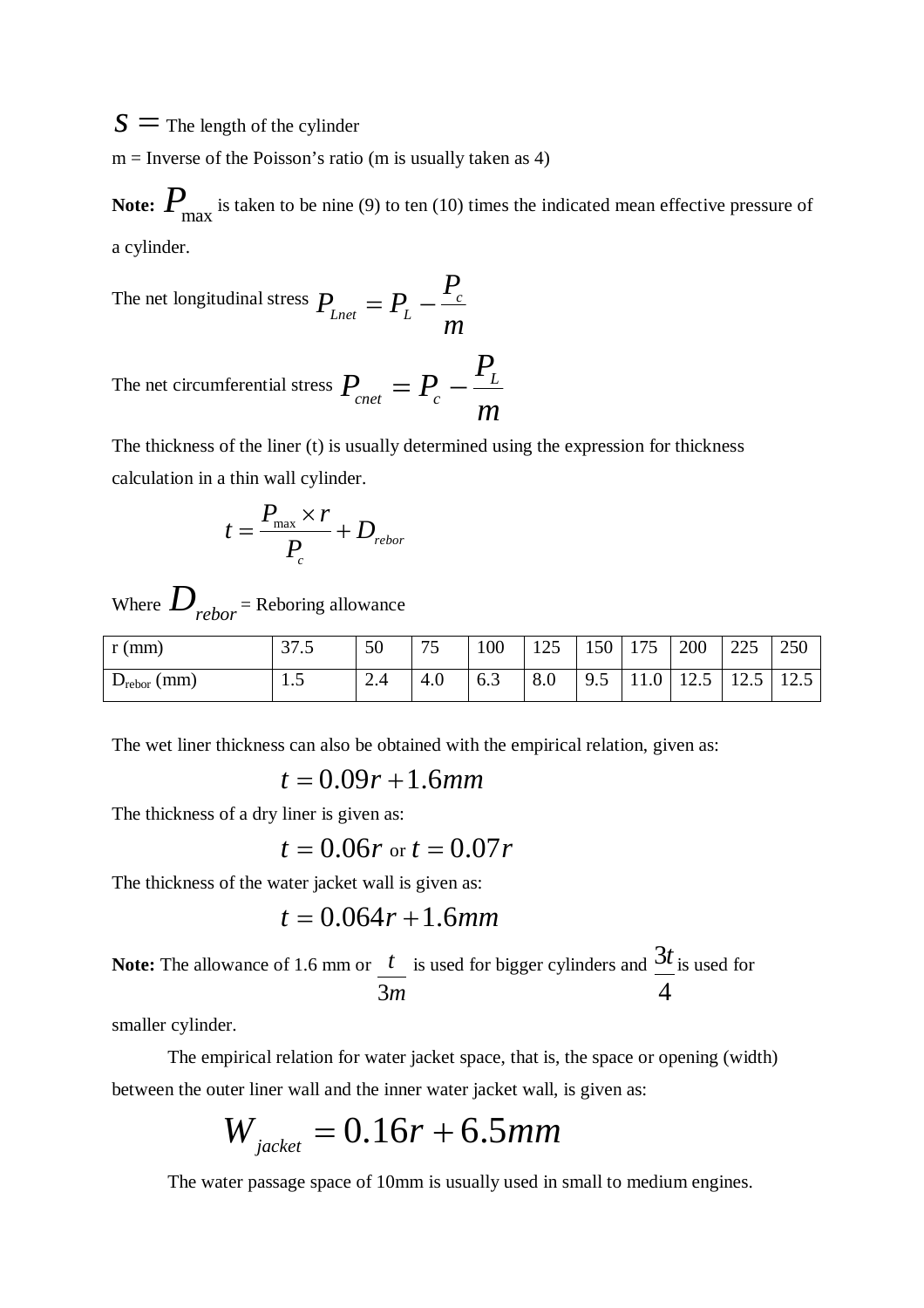#### **2.3 Engine Performance**

The performance of an engine is determined by a lot of factors. The factors considered include: (i) indicated power (ip) (ii) brake power (bp) (iii) friction power (fp) (iv) indicated and brake mean effective pressures (mep) (v) mechanical and thermal efficiencies (vi) fuel consumption (specific fuel consumption) (vii) volumetric efficiency. The performance of an engine can be determined if the characteristics or parameters of the engine can be evaluated. The engine parameters may be obtained by the measurement of the engines quantities and the results plotted graphically in the form of performance curve.

#### **2.3.1 Indicated Power**

Indicated power can be defined as the rate of work done by the combusting charge on the piston as evaluated from the indicator diagram obtained from the engine. If the crosssectional area of a piston is given as A and the expanding combusting charge in the engine cylinder exerts a pressure P on the piston's cross sectional area A, the total force exerted on the piston is given as: Force  $F = P.A (N)$ .

Assuming the pressure exerted on the piston remains constant and the piston is forced through a distance L which is equal to 1 meter.

The work done  $W = FL = Pal.$ 

If the piston makes n working strokes per second, then the work done per second is given as:

#### Power Developed =  $PLAn (W)$

In real engine operation, the engine cylinder pressure is not constant throughout the cycle. The mean effective pressure of the engine cylinder is calculated and used as P. The power calculated from the in-cylinder engine pressure is called the indicated power. Indicated Power (ip) = PLAn (W) or PLAn  $*10^{-3}$  (KW).

The number of firing strokes per second in an engine is expressed as n while N represents the engine speed per second.

> For a two-stroke engine  $n = N$ For a four-stroke engine  $n = N/2$ For a double acting engine  $n = 2N$

#### **2.3.2 Brake Power**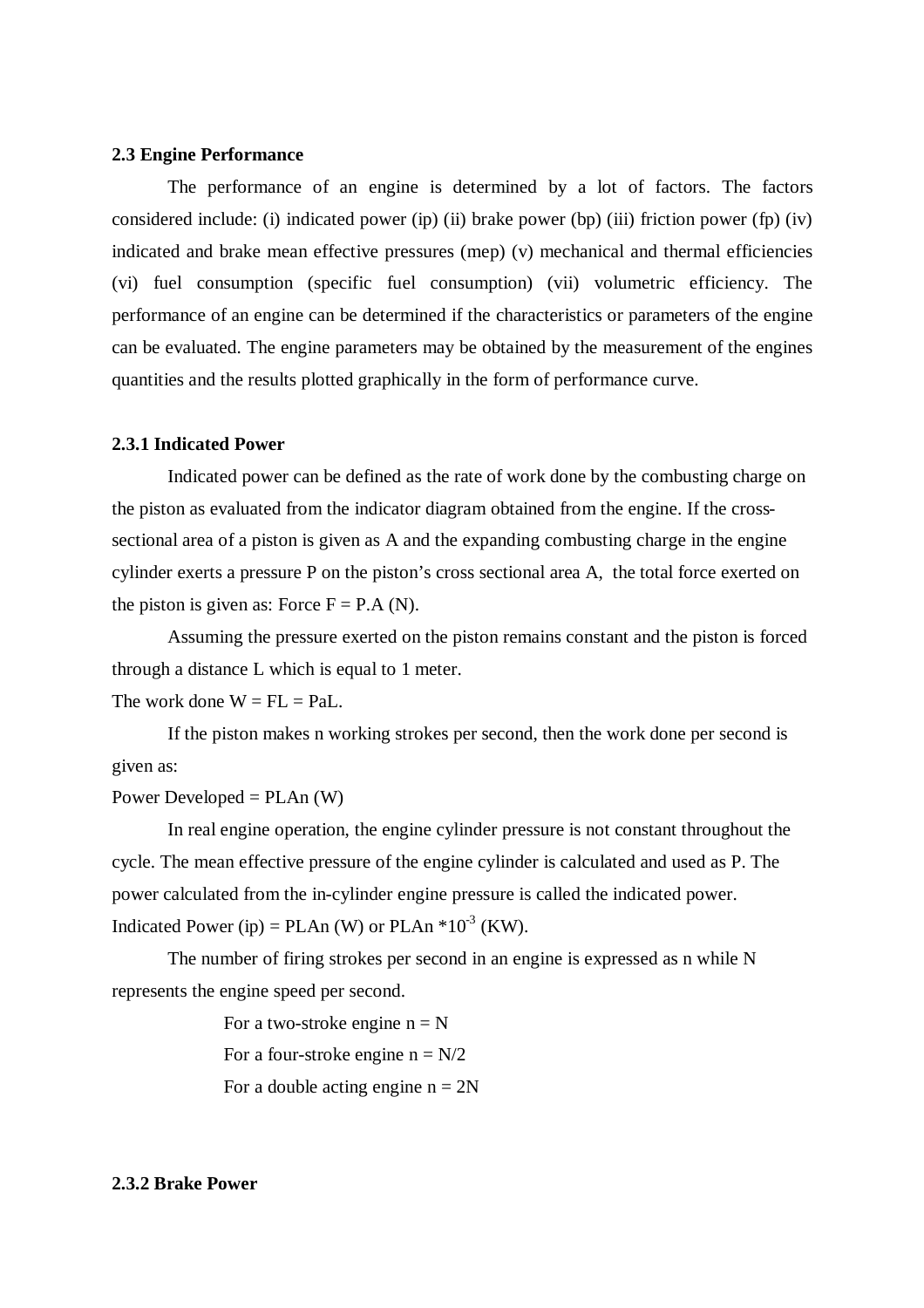The power available at the piston is the indicated power and it is measured by the indicator diagram. The useful power finally generated by the engine (available to the crankshaft) is lower than the indicated power because of the power used to overcome friction at the bearings and sliding parts.

The power output of the engine available to the engine crankshaft is known as the brake power or shaftpower. It is called brake power because it is measured by a brake at the crankshaft.

The difference between the indicated power and brake power is known as the friction power of the engine.

Friction Power  $fp = ip - bp$ 

### **2.3.3 Mechanical Efficiency**

The mechanical efficiency of an engine is defined as the ratio of the power available to the crankshaft to the power available at the piston i.e. the ratio of engine brake power to the indicated power.

Mechanical Efficiency *ip*  $\eta_{th} = \frac{bp}{\cdot}$ 

# **QUESTION 1**

If the indicated power of a diesel engine running at 4200rpm is 45.82 kW; given that the Mean Effective Pressure is  $540 \text{kN/m}^2$  and the engine bore is 70 mm. The engine works on a four-stroke cycle and has 6 cylinders. Calculate the engine stroke.

## **Solution**

For the six cylinders, the indicated power developed  $= 6 \text{ X } 7.637 = 45.82 \text{ KW.}$ 

$$
IP = \frac{P_i LAn}{1000}
$$
  
\n
$$
L = \frac{IP \times 1000}{P_i An}
$$
  
\n
$$
= \frac{45.82 \times 1000 \times 4}{540 \times 1000 \times \pi \times 0.07^2 \times 35 \times 6} = 0.105m
$$

#### **QUESTION 2**

A compression ignition engine has a piston area of  $0.00785$ m<sup>2</sup>, stroke of  $0.12$ m and an indicated mean effective pressure of  $500 \text{kN/m}^2$ . Calculate the bore and indicated power at the crank-speed of 3600 rpm. If the mechanical efficiency of this load and speed is 84%, compute the brake power output and the power lost from friction. The engine operates on a two-stroke cycle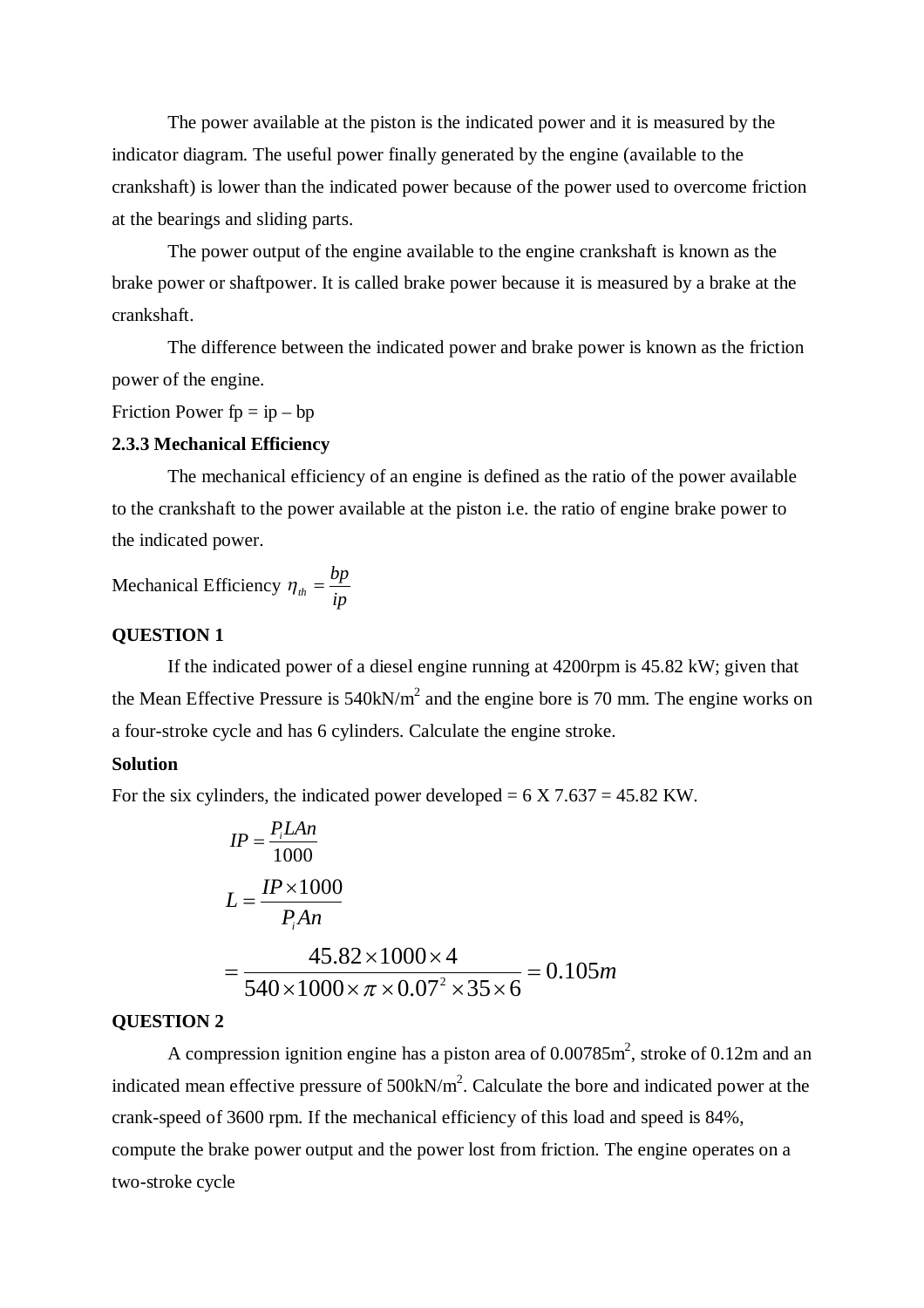## **Solution**

Area of piston  $A =$ 4  $\pi d^2$ The Bore  $\pi$   $\pi$  $4 \quad |0.00785 \times 4$  $=$  $\times$  $=$ *A*  $d = \sqrt{\frac{A \times 4}{A}} = \sqrt{\frac{0.00785 \times 4}{A}} = 0.1 \text{m}$ The indicated power  $(ip) =$  $1000 \times 60$  $500000 \times 0.12 \times 0.00785 \times 3600$  $\times$  $\frac{\times 0.12 \times 0.00785 \times 3600}{1000} = 28.2$  KW The brake power (bp) = ip X  $\eta_{th}$  = 28.2 (0.84) = 23.7 KW

Friction power (fp) =  $28.2 - 23.7 = 4.5$  KW

## **2.4 Cylinder Head Design**

An engine cylinder head is a detachable engine component that make part of the combustion chamber and it is a component of the engine that accommodates, the intake and exhaust valves, the spark plug (S.I. engine), injector nozzle (for a diesel engine)and ports for the passage of air and fuel or air alone.

For this design purpose, the cylinder head is taken to be approximately a flat circular plat whose thickness  $(t_{ch})$  can be determined with the expression below:

Cylinder head thickness 
$$
t_{ch} = 2r \sqrt{\frac{C \times P_{\text{max}}}{P_{\text{cnet}}}}
$$

 $\mathcal{Y}$  = Inside radius of the liner

 $\boldsymbol{P}_{\text{max}}^{}$  = Maximum pressure in the liner  $C =$  is a design constant taken as 0.1

*P*<sub>cnet</sub> = The net circumferential stress. The values used range from 30 to 100MPa

## **QUESTION 3**

A compression ignition engine has a piston area of  $0.00785$ m<sup>2</sup>, stroke of  $0.12$ m and an indicated mean effective pressure of  $500 \text{kN/m}^2$ . Calculate the bore and indicated power at the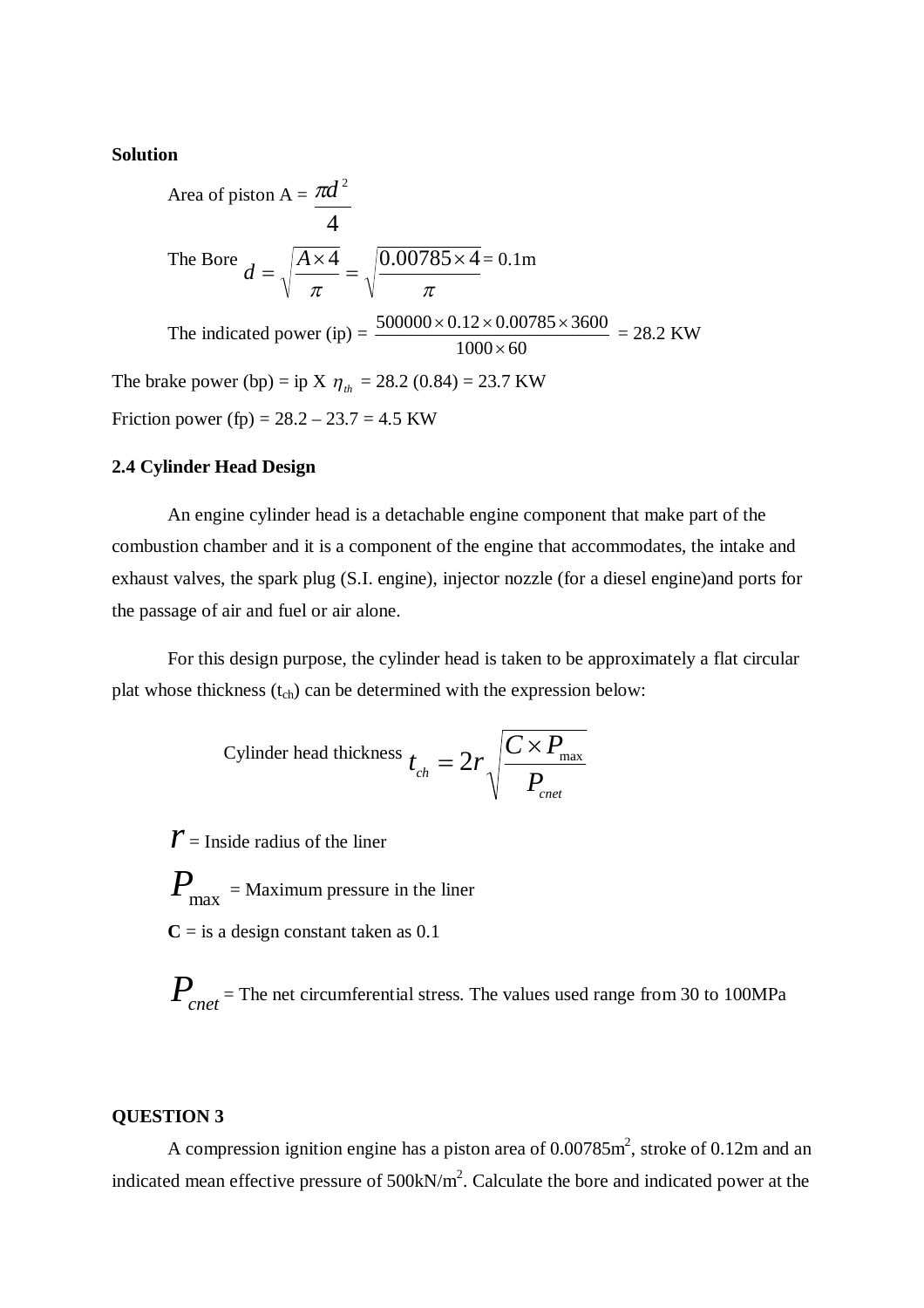crank-speed of 3600 rpm. If the mechanical efficiency of this load and speed is 84%, compute the brake power output and the power lost from friction. The engine operates on a two-stroke cycle

Calculate the liner thickness (t) and the cylinder head thickness  $(t_{ch})$ . Take the net

circumferential stress  $P_{_{cnet}}=42N$  /  $mm^2$ 

**Note:** The liner is a dry liner

Solution

Recall  $r = 0.05m$ 

For a dry liner the thickness is given as  $t = 0.07r$ 

The thickness of the liner ( t) =  $0.07*0.05 = 0.0035$  m = 3.5 mm

The external diameter of the liner is  $D_0 = 2r + 2*t = 2(0.05) + 2(0.0035) = 0.107$  m or 107mm

Maximum cylinder pressure  $P_{\rm max} = 10P_{\rm i}$  = 10(500) = 5MN/m<sup>2</sup>

Cylinder head thickness

$$
t_{\rm ch} = 2r \sqrt{\frac{C \times P_{\rm max}}{P_{\rm cent}}} = 2 \times 0.05 \sqrt{\frac{0.1 \times 5 \times 10^6}{42 \times 10^6}} = 0.0109m = 10mm
$$

# **2.5 ENGINE BLOCK MATERIALS AND ITS PRODUCTION PROCESSES 2.5 THE CAST IRON MONOLITHIC BLOCK**

The widespread use of cast iron monolithic block is as a result of its low cost and its formidability. This type of block normally comes as the integral type where the engine cylinder and the upper crankcase are joined together as one. The iron used for this block is the gray cast iron having a pearlite-microstructure. The iron is called gray cast iron because its fracture has a gray appearance. Ferrite in the microstructure of the bore wall should be avoided because too much soft ferrite tends to cause scratching, thus increasing blow-by.

The production of cast iron blocks using a steel die is rear because its lifecycle is shortened as a result of the repeated heat cycles caused by the molten iron. Sand casting is the method widely used in the production of cast iron blocks. This involves making the mould for the cast iron block with sand. The preparation of sand and the bonding are a critical and very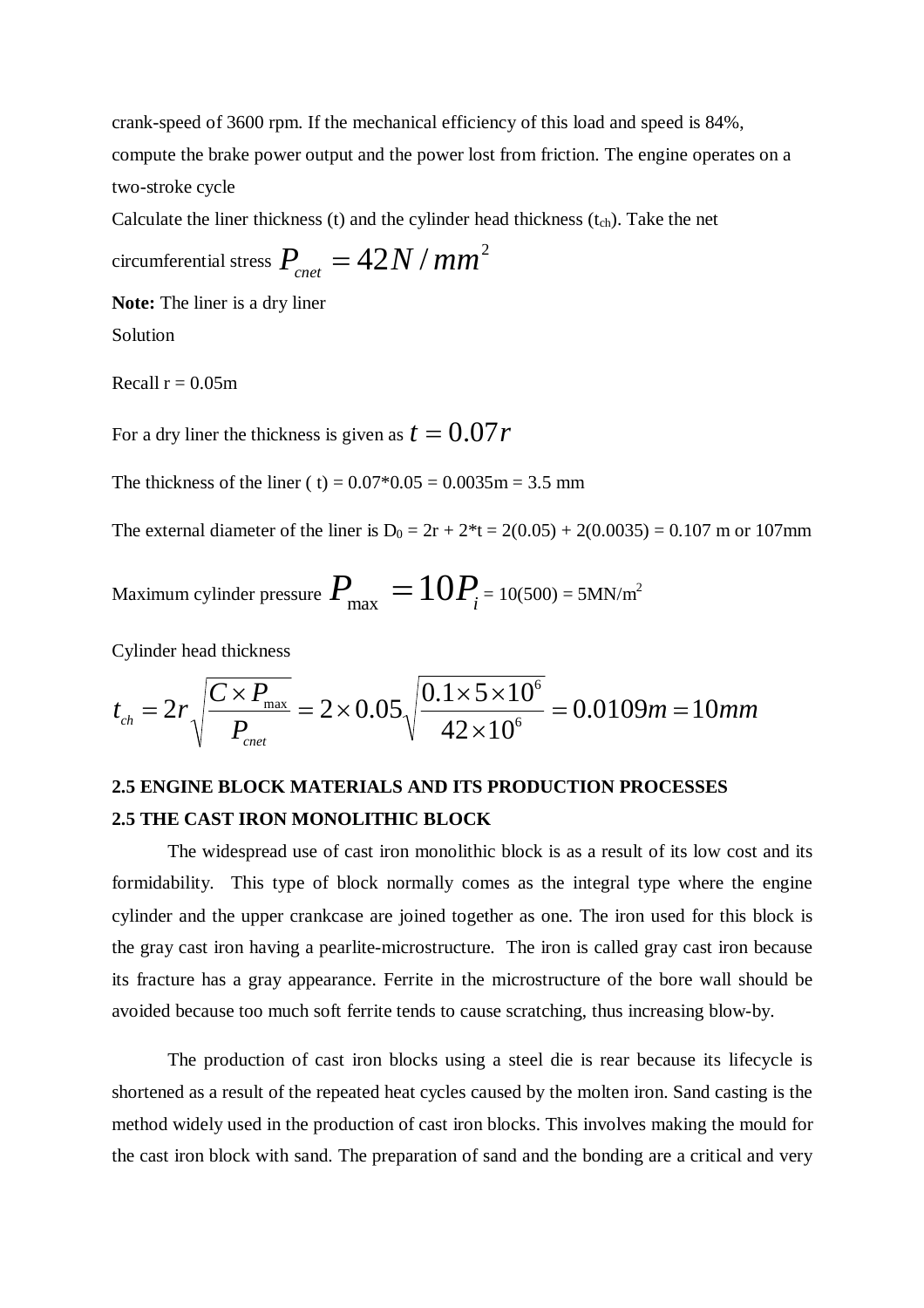often rate-controlling step. Permanent patterns are used to make sand molds. Usually, an automated molding machine installs the patterns and prepares many molds in the same shape. Molten metal is poured immediately into the mold, giving this process very high productivity. After solidification, the mold is destroyed and the inner sand is shaken out of the block. The sand is then reusable. The bonding of sand is done using two main methods: (i) the green sand mold and (ii) the dry sand mold.

A green sand mold consists of mixtures of sand, clay and moisture. The dry sand mold consists of sand and synthetic binders cured thermally or chemically.



**Figure 7**: Sand mold with a sand core



**Figure 8:** Cylindrical casting obtained using the mold shown in figure 7.

Figure 7 shows a schematic view of a sand mold used to shape a tube. This mold includes a sand core to make the tube hollow. The casting obtained from using this mold shown in figure 7 is shown in figure 8. Usually, molten iron in a ladle is gently poured into the cavity under the force of gravity using a filling system. The sand core forming an inside hollow shape is made from a dry sand component. The bore as well as the coolant passages in the cylinder block is shaped as cored holes.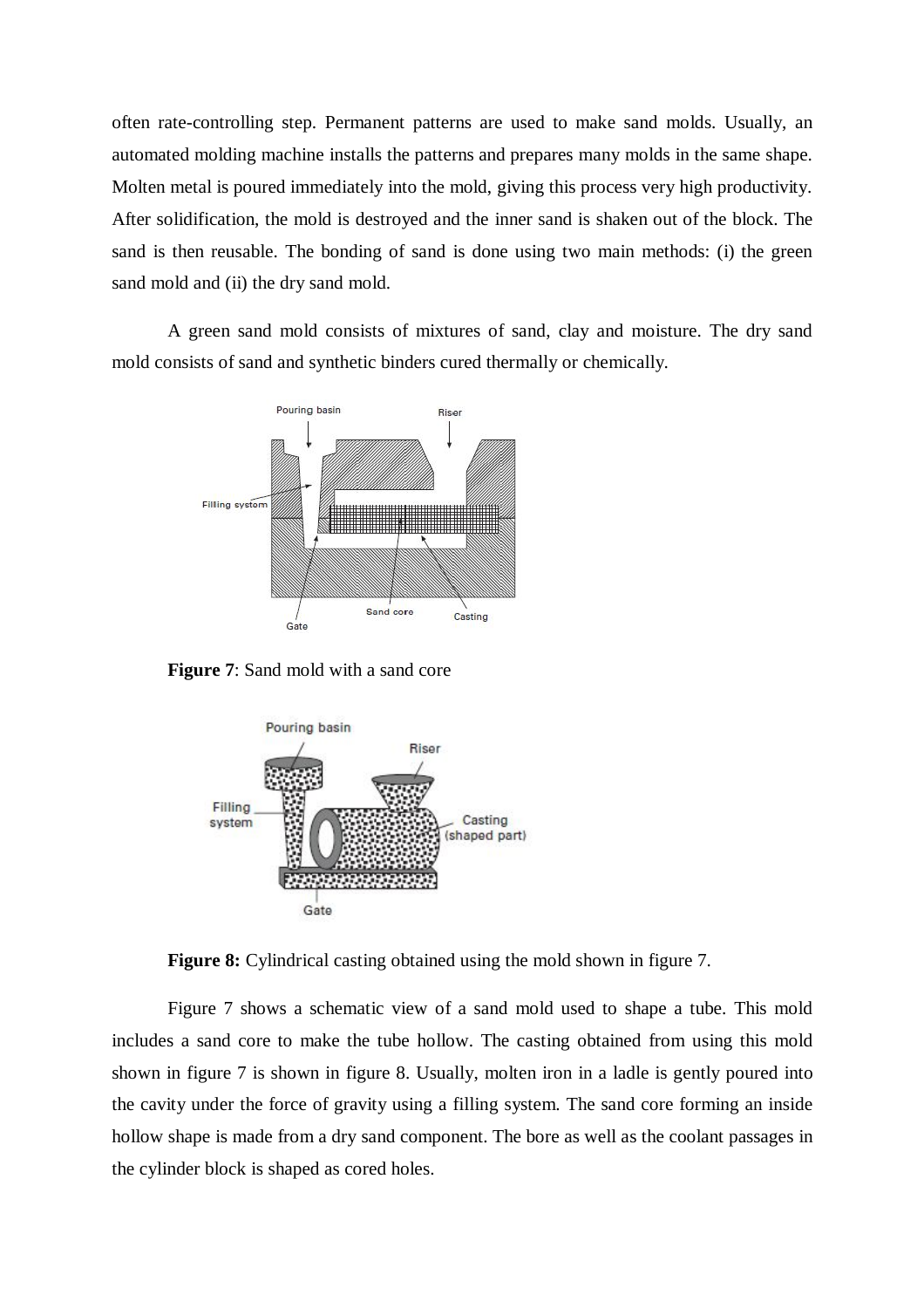| Type                                                                 | Structure                                                                                                       | Processing                                                                                                                                                                                                           | Characteristics                                                                                                   |  |
|----------------------------------------------------------------------|-----------------------------------------------------------------------------------------------------------------|----------------------------------------------------------------------------------------------------------------------------------------------------------------------------------------------------------------------|-------------------------------------------------------------------------------------------------------------------|--|
| Monolithic<br>(linerless)                                            | (1) Cast iron<br>integrated type.                                                                               | Monolithic block (typically, JIS-FC 200) with sand<br>casting. The water passage is formed using expendable<br>shell core. Laser or induction hardening is sometimes<br>used on the bore surface to give durability. | Low cost but heavy.                                                                                               |  |
| Heterogeneous<br>(dry liner)                                         | (2) Cast iron block enclosing<br>cast iron liner.                                                               | High-P cast iron liner is slip-fitted in JIS-FC200 block.                                                                                                                                                            | Hard liner gives durability.                                                                                      |  |
| Heterogeneous<br>(cast-in liner)                                     | (3) Aluminum block<br>enclosing cast iron<br>liner.                                                             | Liner is enclosed in block (typically, JIS-ADC12)<br>die casting, JIS-AC4B shell molding) by casting-in<br>with various casting methods.                                                                             | Better cooling performance<br>than type (1).                                                                      |  |
| Heterogeneous<br>(cast-in liner)                                     | (4) Aluminum block<br>enclosing PM-<br>aluminum liner.                                                          | PM aluminum liner is enclosed in block (typically,<br>JIS-ADC12 diecasting) by casting-in with<br>high-pressure die casting.                                                                                         | Better cooling performance<br>than type (3).                                                                      |  |
| Heterogeneous<br>(dry liner)                                         | (5) Aluminum block<br>enclosing cast iron or<br>hyper-eutectic Al-Si liner<br>with press-fitting.               | Liner is inserted in block (typically, JIS-ADC12)<br>die casting, JIS-AC4B shell molding) by<br>press-fitting or shrunk-in.                                                                                          | Accurate roundness at<br>elevated temperatures.                                                                   |  |
| Quasi-monolithic<br>(linerless)                                      | (6) Aluminum block<br>with plated bore<br>surface.                                                              | Monolithic block having a coated bore by<br>porous-Cr or Ni-SiC plating. The block material<br>is typically JIS-AC4B shell molding or JIS-ADC12<br>high-pressure die casting.                                        | High cooling performance.<br>Bore pitch can be<br>shortened in multi-bore<br>engines.                             |  |
| Quasi-monolithic.<br>(linerless)<br><b>Monolithic</b><br>(linerless) | (7) Aluminum block with<br>metal-sprayed bore surface.<br>(8) Hyper-eutectic<br>Al-Si block without<br>coating. | Wire explosion or plasma spraying (steel base alloy)<br>on the aluminum bore wall.<br>Low-pressure die casting using A390 alloy. The<br>bore surface is either etched or mechanically<br>polished to expose Si.      | Cooling performance is<br>the same $as(6)$ .<br>The wear-resistant coating<br>is necessary on the<br>piston side. |  |
| Quasi-monolithic<br>(linerless)                                      | (9) Fiber or particle rein-<br>forced Al alloy composite.                                                       | Preform of fibers (Saphire+carbon) or Si particle is<br>cast into aluminum by squeeze die casting.                                                                                                                   | The rigidity of the cylinder<br>bore increases.                                                                   |  |

#### **Table 2:** Engine cylinder types, structures, processing methods and characteristics

### Note: PM means Powder Metallurgy (Powder Metallurgy Aluminium)

Cast iron has successfully been used for making monolithic blocks. This is as a result of the advantage of mass-producing large complex shapes through its casting process. For the efficient performance of an engine cylinder, the cylinder bore must have high dimensional accuracy. A finishing process called honing is used to give accurate roundness and straightness to the cylinder bore. The whetstone grinds the bore by exerting an expanding pressure. The vertical motion of the head together with revolution generates the crosshatch pattern and the profile of the crosshatch pattern is determined by the sharpness of the whetstone .The figure in figure 9 shows a micrograph of a honed cylinder surface. The honing whetstone carved the crosshatch pattern. The grooves of the crosshatch hold the lubricating oil during engine operation. The resulting oil film on the surface of the cylinder generates hydrodynamic lubrication.

A finished surface of the engine bore exposes the graphite without burr. The quality of the honing is measured by surface roughness value. The graphite in the cast iron block surface works as a lubricant during machining as well as during the engine operation. The lubrication offered by graphite on the wall surface reduces the frictional force between the wall and the contacting surfaces. Some solid lubricants known are Sn, Pb, Graphite,  $MoS<sub>2</sub>$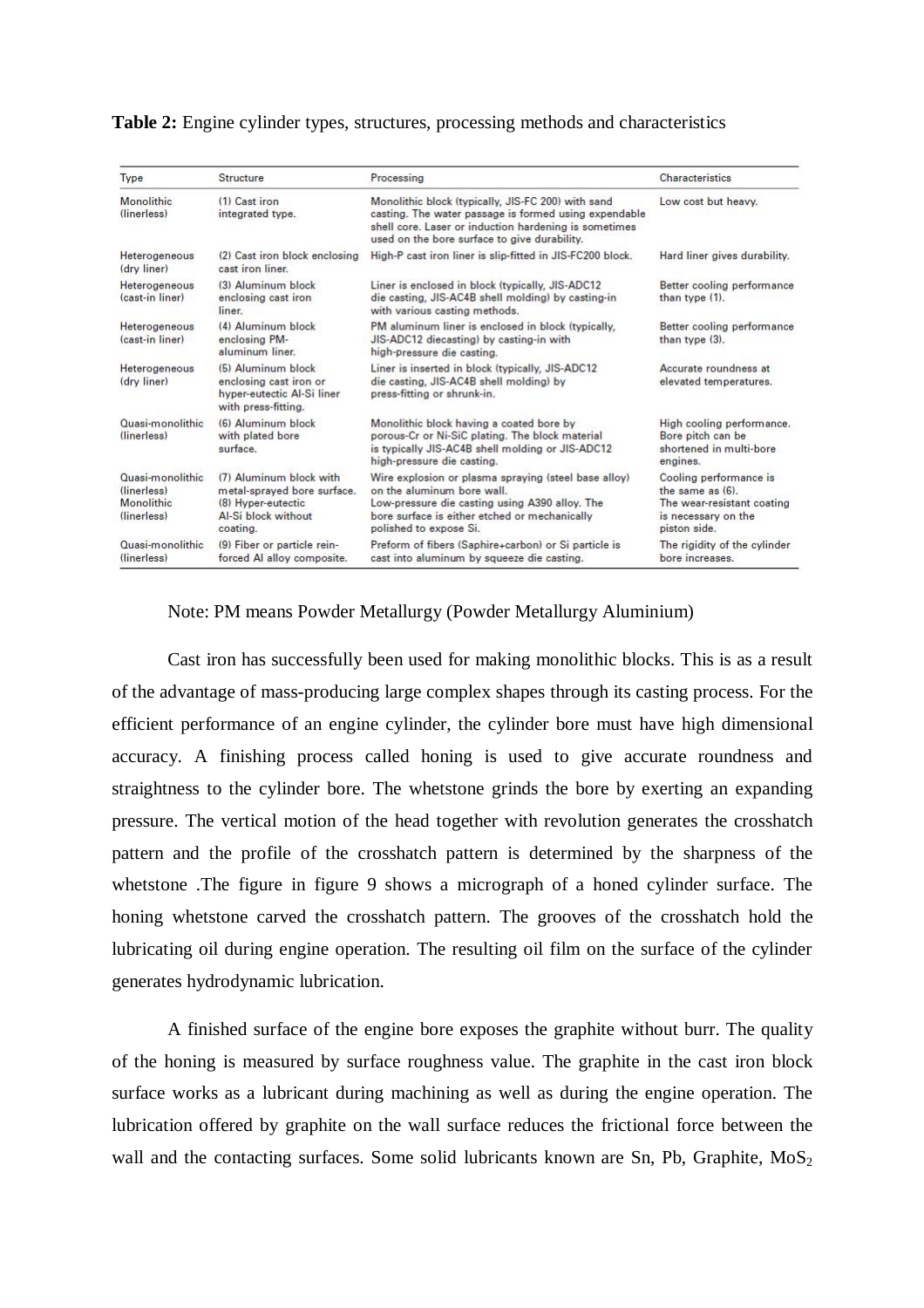(Molybdenum disulfide),  $WS_2$  (Tungsten disulfide) etc. The low frictional force of graphite comes from the fact that the crystal structure has a very low frictional coefficient during slip at the basal plane. The graphite decreases friction for tools during machining. The brittle nature of graphite makes chips discontinuous. The resultant high machinability gives high dimensional accuracy to cast iron parts. The graphite also works as a solid lubricant to prevent seizure of the piston or piston rings even under less oily conditions.

The micro-burr of the crosshatch disrupts the oil film to obstruct hydrodynamic lubrication. Additional Mn-phosphate conversion coating chemically removes the micro-burr to increase oil retention. This prevents seizure during the running-in stage. As well as a dimensional accuracy, the surface profile also determines oil retention which, in turn, greatly influences wear resistance.



**Figure 9:** Cross pattern of a cylinder surface after honing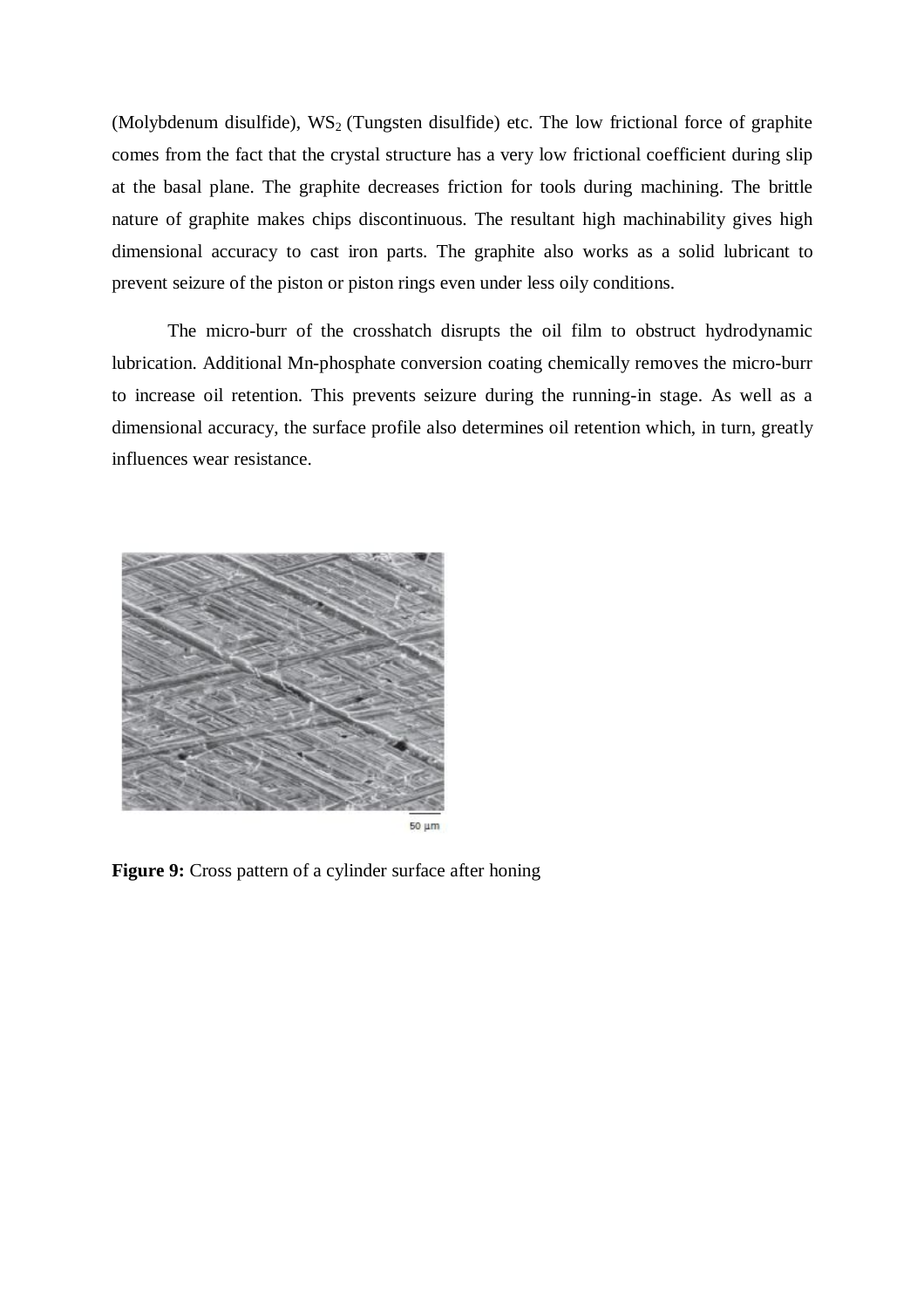

**Figure 10:** Honing operation being performed on an engine block



**Figure 11:** Honing tool head

# **2.5.1 Improvement of Wear Resistance of Cast Iron Blocks**

In a four-stroke engine, oil is splashed on the cylinder wall for lubrication and cooling. Because of the need to scrape of excess oil, the oil control ring contact pressure is set high. To increase the durability of the bore, since the bore is expected to have high wear resistance, a hard gray cast iron containing phosphorus (P) is often used. The increased P crystallizes from the melting stage, as hard steadite having a chemical composition of Fe3P. This alloy composition has good wear resistance because of high hardness but low machinability. It is usually employed in wet and dry liners in a cast iron block or aluminium block and not used in the making of the entire engine block.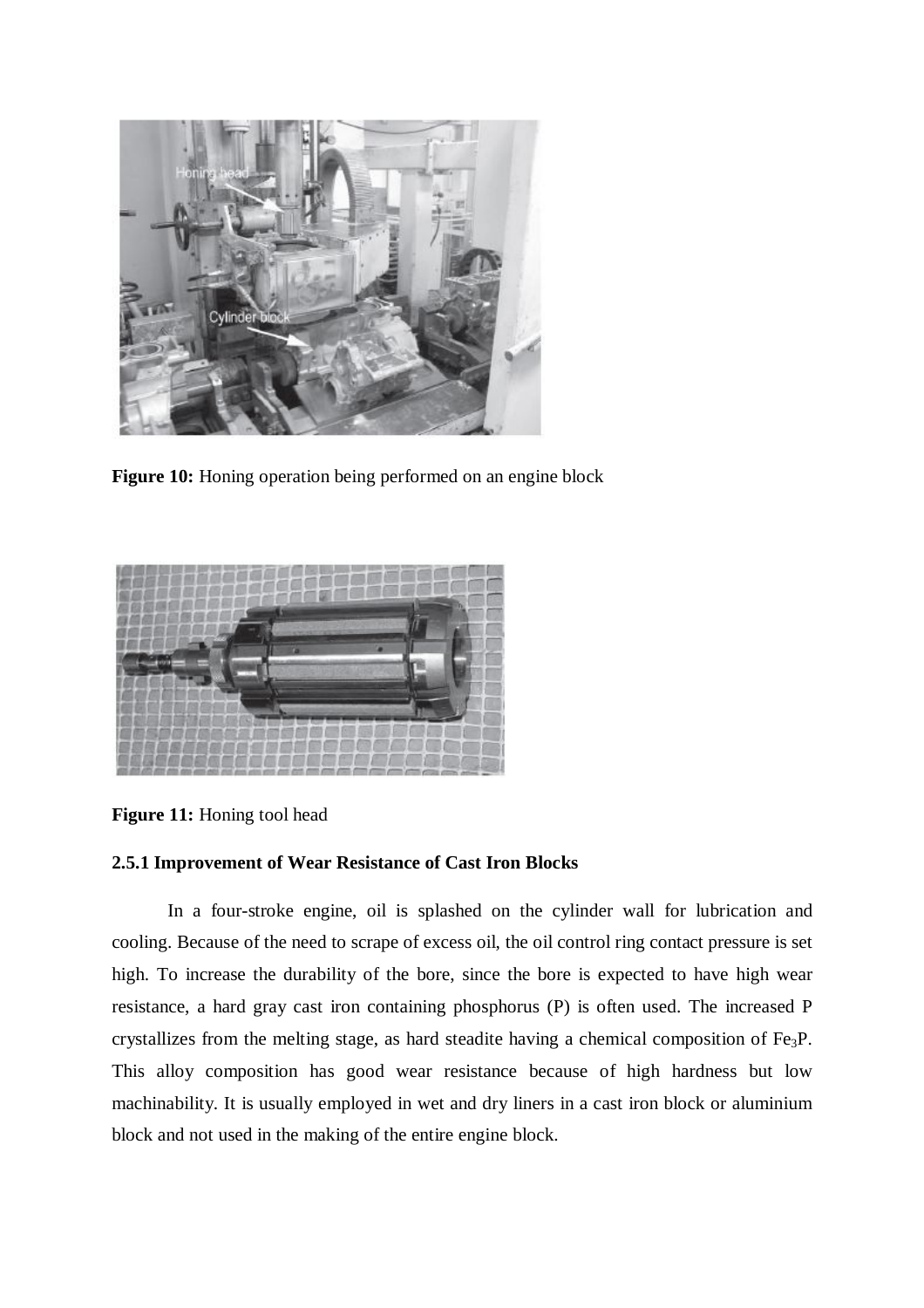The commercial diesel engine is required to cover a mileage of 1,000,000 km during its service life and high temperature of operation/combustion, which is typical of such engines. The bore of these engines require additional heat treatment processes on the bores surface. To achieve this, a nitride liner is often enclosed to increase hardness. A phosphate conversion coating on the liner also prevents corrosion. Alternatively, instead of enclosing a hard liner, interrupted quench hardening by laser or induction heating can be applied to the bore wall of a monolithic cast iron block.

#### **2.6 ALUMINIUM BLOCK**

Aluminium block has a weight about 40% less than a cast iron engine block and this helps in the reduction of fuel consumption in vehicles with aluminium blocks. The thermal conductivity of aluminium alloy used in making the engine block is 150 W/(m.K) while that of the cast iron is about 50 W/(m.K). This gives aluminium alloy high cooling performance at a lower weight. However, aluminium alloy is soft and the wear resistance is generally low. To deal with this problem, aluminium alloy blocks with enclosed iron liners (normally cast iron) are widely used.



**Figure 12:** Aluminium Engine Block Design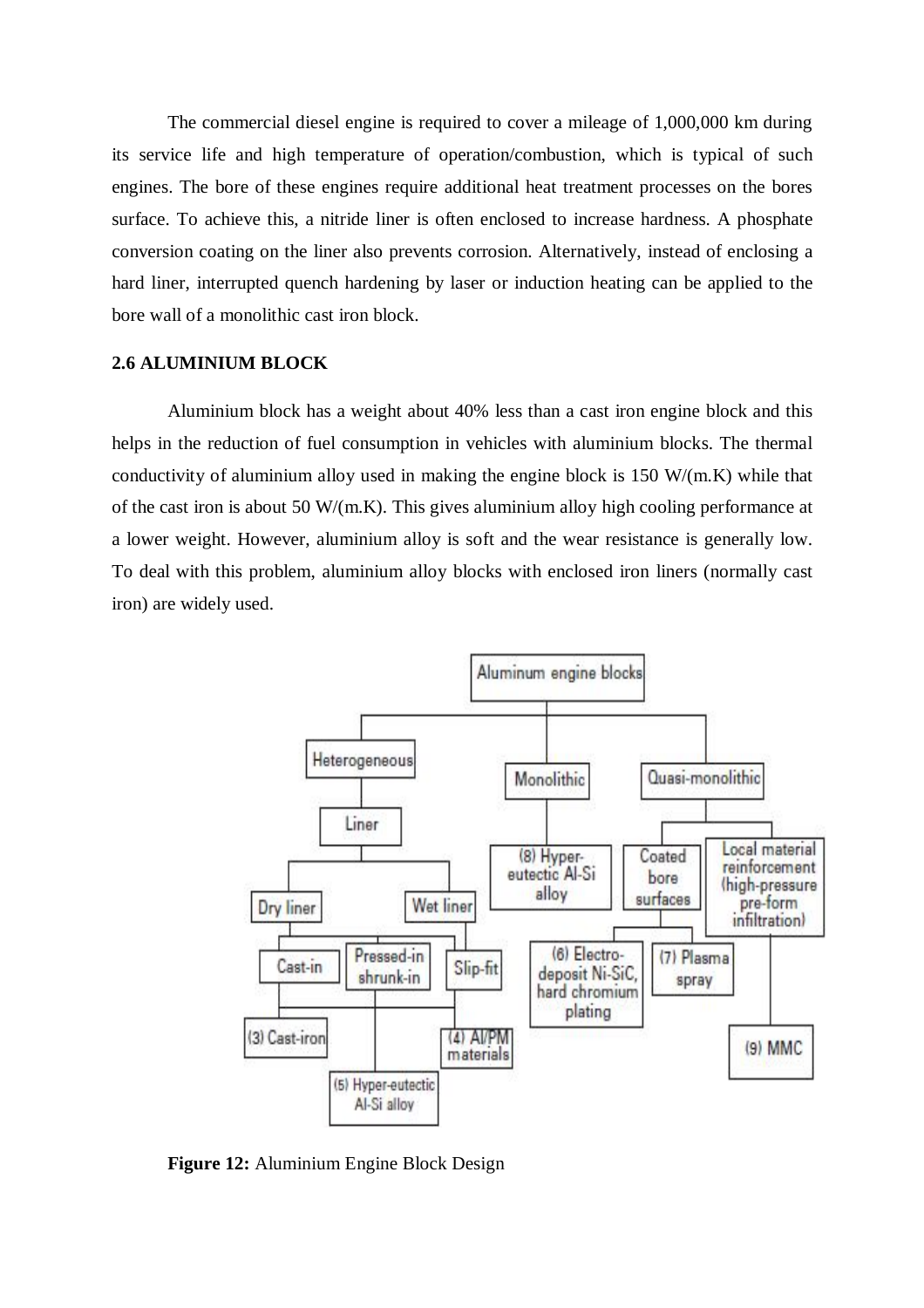

**Figure 13:** Cast Iron Liner having a Dimpled Outer Surface



**Figure 14:** Cutaway of an Aluminium Block Enclosing a Cast Iron Liner having Dimpled Outer Surface.

The dimples in the outer surface of the liner are caused by the coarse sand particles of the mold. The dimple gives an excellent heat transfer property with its large surface area and close contact. An alternative method has been proposed: coating the outside surface of a cast